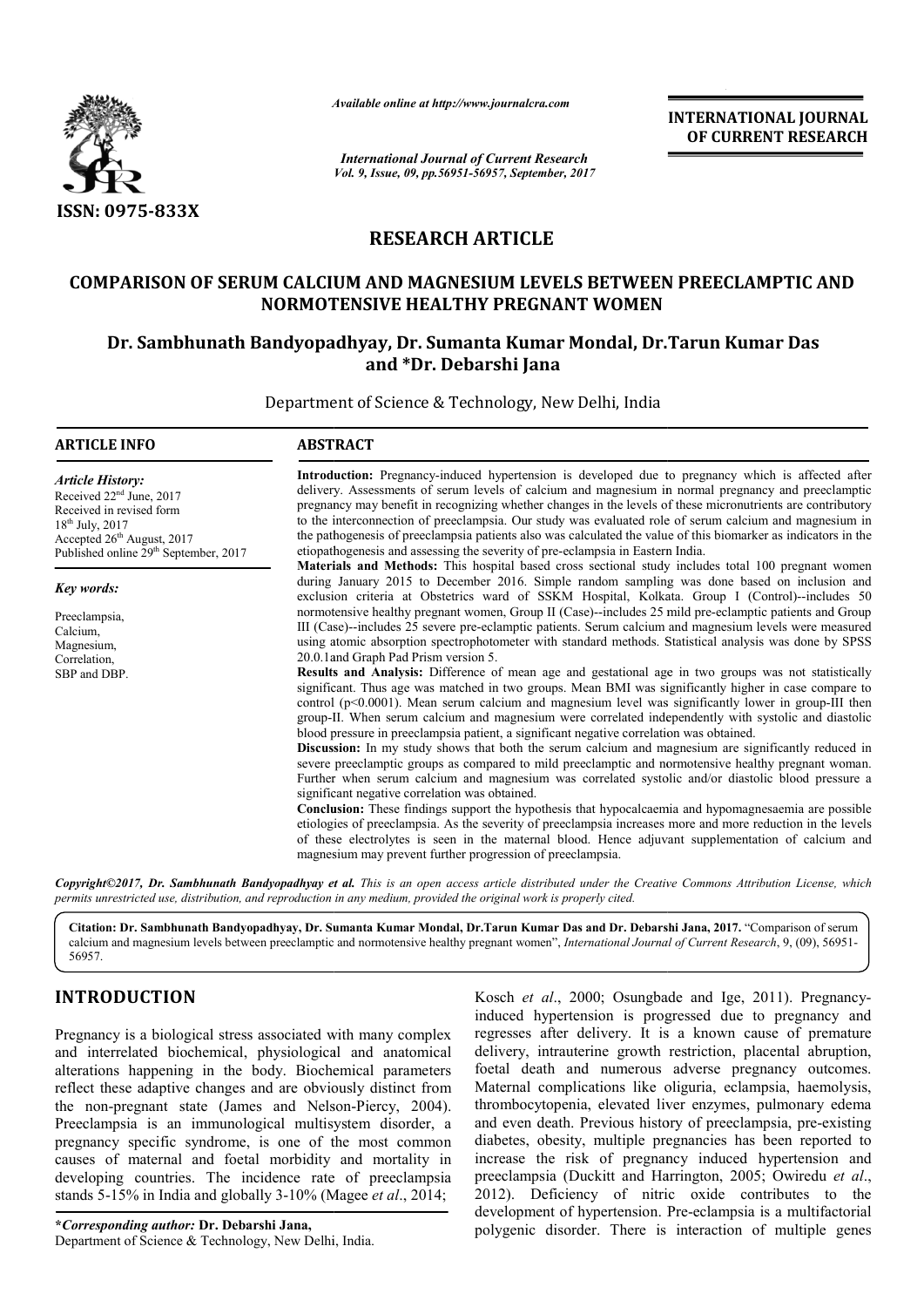inherited from both maternal and paternal sites that can support some genetic role (Magee *et al*., 2014; Pedersen *et al*., 1984; Vahidrodsari *et al*., 2008). Deficiency of several essential micronutrients may be a predisposing influence in the development of eclampsia. The result of many studies have documented that the changes in the concentration of minerals like calcium, magnesium may have a role in the etiopathogenesis of preeclampsia (Farzin and Sajadi, 2012; Patel *et al*., 2012). Generally hypocalcaemia and hypomagnesaemia in pregnancy is associated with hemo dilution, altered renal clearance and consumption of minerals by growing foetus (Chanvitya and Boonsri, 2008). Calciumis presentinour body intracellularlyas wellas extracellular. Intracellular calcium is present in two forms firstly a larger fraction which is either stored in the endoplasmic reticulum or bound with proteins like calbindin and troponin. Secondly a smaller fraction, the free calcium. It is the free calcium within the cells which is responsible for the various activities within the cell. The extracellular calcium which includes plasma calcium has different sets of functions. Plasma calcium concentration is normally 9-10mg/100ml. Calcium plays a critical role in the function of vascular smooth muscle and alteration of plasma calcium Concentration leads to raised blood pressure. Low serum calcium may cause high blood pressure by stimulating parathyroid hormone and renin release which in turn increase intracellular calcium in vascular smooth muscle which causes vasoconstriction, increased vascular resistance and rise of blood pressure in preeclamptic other (Indumati *et al*., 2011; Pallavi *et al*., 2012; Robert *et al*., 2003) Magnesium is known to increase the prostacycline release from endothelial cells of blood vessels, which acts as potent vasodialators. In addition magnesium depletion increases the vasoconstrictor effect of angiotensin II and noradrenaline.

Magnesium acts as a cofactor of many enzymes and also plays an important role in neurochemical transmission and peripheral vasodilation. The consequences of low magnesium may lead to a reduction in cerebral blood flow, cerebral vasospasm and increase in neuronal burst (Sanders *et al*., 1999; Chaurasia *et al*., 2012; Aitura *et al*., 1983). It has been found that preeclampsia has more impact in developing countries where pregnant women have been reported to consume diets with lesser amounts of minerals and vitamins. During pregnancy inadequate intake of such minerals and vitamins might be harmful not only to the mother but also to the growing fetuses (Jain *et al*., 2010). Comparisons of serum levels of calcium and magnesium in normal pregnancy and preeclamptic pregnancy may help in identifying whether changes in the levels of these micronutrients are contributory to the causation of preeclampsia. Further the work will initiate a general public awareness over improving the overall health of a pregnant woman by taking food rich in those micronutrients. Despite numerous studies, the etiology of Preeclampsia has not been fully elucidated. Now a day's biochemical approach is implicated in order to prevent the complications in pregnancy and to improve the foetal outcome. This study of serum calcium and serum magnesium in woman with preeclamptic pregnancy compared with healthy normotensive pregnant women in their third trimester. We measured serum levels of Calcium and magnesium in preeclamptic women and to compare those with normotensive healthy pregnant women in third trimester of pregnancy. Our study was evaluated role of serum calcium and magnesium in the pathogenesis of preeclampsia as well as supplementation of these minerals in

prevention of preeclampsia also was assessed the value of this biomarker as indicators in the etiopathogenesis and assessing the severity of pre-eclampsia in Eastern India.

### **MATERIALS AND METHODS**

This is a hospital based cross sectional study with comparison groups. Pregnant women attended at Antenatal Clinic or admitted at Obstetrics ward of SSKM Hospital, Kolkata. The biochemical test was conducted at the department of Biochemistry of SSKM Hospital, Kolkata. Study includes total 100 pregnant women during January 2015 to December 2016. Simple random sampling was done based on inclusion and exclusion criteria.

- Group I (Control)--includes 50 normotensive healthy pregnant women. Group II (Case)-- includes 25 mild pre-eclamptic patients
- (Blood Pressure (BP) ≥140/90).
- Group III (Case)-- includes 25 severe pre-eclamptic patients (Blood Pressure (BP) ≥160/110).

### **Inclusion Criteria**

Primigravida, aged 20-35 years with gestational age >28 weeks patients were divided them as cases and control. Participant with good health, normotensive and without proteinuria were enrolled as control. Participant with BP  $\geq$ 140/90 on two occasions at least 6 hours apart associated with dipstick proteinuria at least 1+ enrolled as case. (I) Mild pre-eclampsia- -BP≥140/90 and who had proteinuria at least +1 detected by dip-stick urine analysis. (II) Severe pre-eclampsia-BP≥160/110 and who had proteinuria at least +3 detected by dip-stick urine analysis.

### **Exclusion Criteria**

Pregnant woman outside 20-35 years and gestational age <28 weeks were excluded in this study. Multigravida, multiple pregnancy, hydatidiform mole, polyhydramnios, history of chronic hypertension, cardiovascular disease, eclampsia, previous history of convulsion, diabetes or history of diabetes & thyroid or other endocrine disorder, hematological disorder, renal disorder, autoimmune disease like SLE, Dyslipidaemia, liver disease and pancreatitis patients were excluded. Woman with history of smoking, alcohol, and other drug consumption which might affect BP and other pre-existing medical condition which alters study parameters was excluded from the study.

#### **Calcium and Magnesium measurement**

5ml blood will be collected from anterior cubical veins. Blood will be allowed to clot and separated by centrifugation at 3000rpm for 5 minutes within 30 mins of sample collection and the serum was stored at -20°C until total calcium and magnesium were determined. Calcium and magnesium levels were measured using atomic absorption spectrophotometer with standard methods.

#### **Statistical analysis**

For statistical analysis data were entered into a Microsoft excel spread sheet and then analysed by SPSS 20.0.1and Graph Pad Prism version 5. Data have been summarized as mean and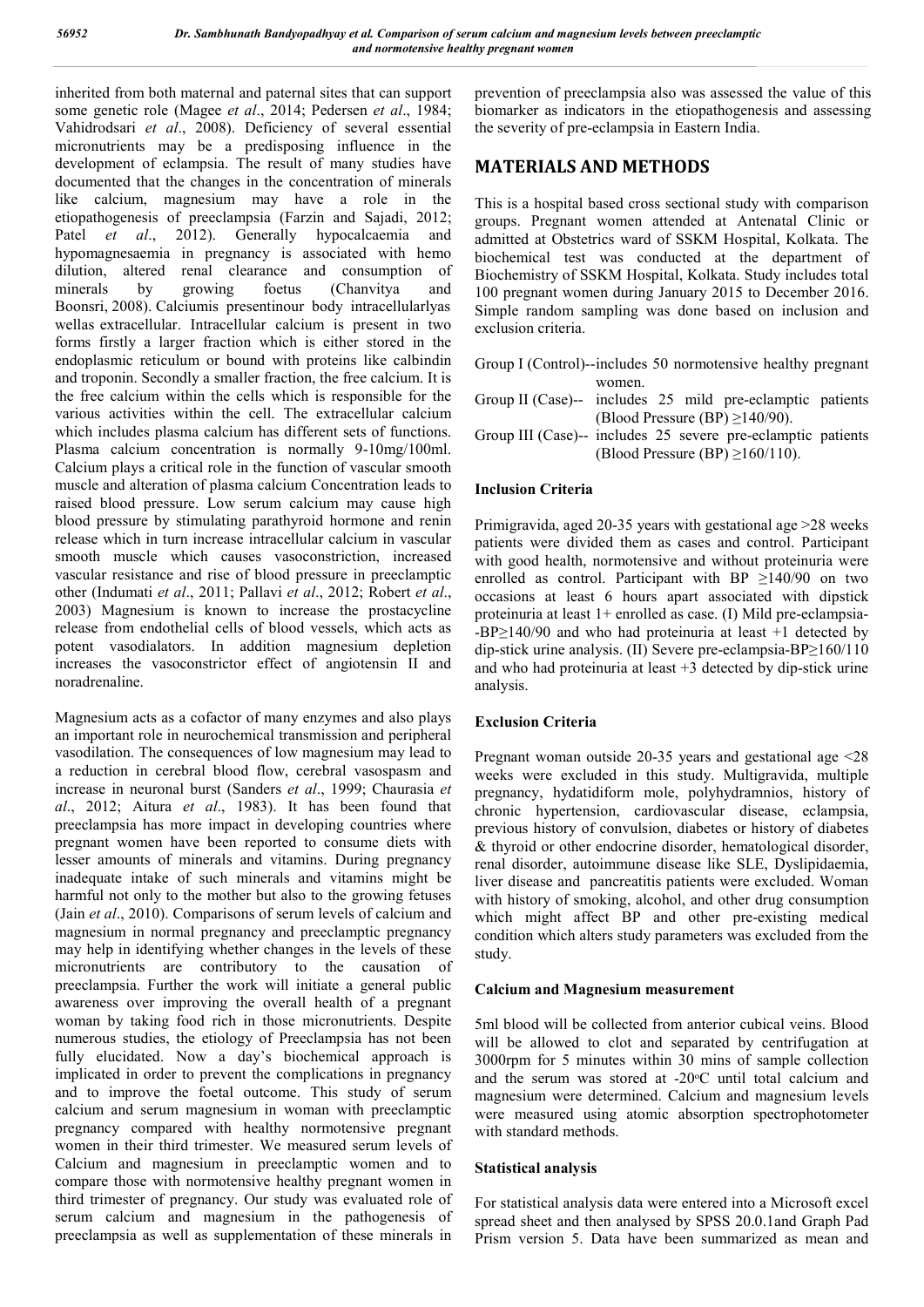standard deviation for numerical variables and count and percentages for categorical variables. The median and the interquartile range have been stated for numerical variables that are not normally distributed. Student's independent sample's t-test was applied to compare normally distributed numerical variables. Correlation was calculated by Pearson correlation analysis. One way ANOVA was applied to numerical variables for more than three groups. Correlation was calculated by Pearson correlation analysis. P-value  $\leq 0.05$ was considered for statistically significant. P-value  $\leq 0.001$ was considered for highly statistical significance.

### **RESULTS AND ANALYSIS**

In Case (Group-II and III), the mean age (mean± s.d.) of patients was 25.8200±3.8792years with range 20.00-34.00 years and the median age was 25.50 years. In control (group-I), the mean age (mean $\pm$  s.d.) of patients was  $25.3000\pm3.3700$ years with range 20.00-33.00 years and the median age was

22.00 years. Difference of mean age in two groups was not statistically significant. Thus age was matched in two groups. There was no statistically significant difference in age distribution between the groups. (Numerical variables between groups compared by t-test; (p=0.0858)). In Case (Group-II and III), the mean gestational age (mean± s.d.) of patients was 32.0400±2.3470 weeks with range 29.00-38.00 weeks and the median age was 32.00 weeks. In control (group-I), the mean gestational (mean± s.d.) of patients was 32.3800±2.6021 weeks with range 28.00-38.00 weeks and the median age was 32.00 years. Difference of mean age in two groups was not statistically significant (p=0.4943). In Case (Group-II and III), the mean body mass index (BMI); (mean $\pm$  s.d.) of patients was 25.3900±3.1579 kg/m2 with range 19.00-32.50 kg/m2 and the median BMI was 25.00 kg/m2. In control (group-I), The mean BMI (mean± s.d.) of patients was 22.8200±2.5868kg/m2 with range 19.00-31.00 kg/m2 and the median BMI was 22.25 kg/m2. Mean BMI was significantly higher in case compare to control (p<0.0001); (Table-1). Mean Systolic blood pressure

**Table 1. Distribution of mean Age, Gestational age and BMI in case and control**

|                         | Group                 | Number | Mean    | <b>Std Dev</b> | Minimum | Maximum | Median  | p-value  |
|-------------------------|-----------------------|--------|---------|----------------|---------|---------|---------|----------|
| Age (Years)             | Case (Group-II & III) | 50     | 25.8200 | 3.8792         | 20,0000 | 34,0000 | 25.5000 | 0.0858   |
|                         | Control (Group-I)     | 50     | 25.3000 | 3.3700         | 20,0000 | 33,0000 | 22,0000 |          |
| Gestational age (Weeks) | Case (Group-II & III) | 50     | 32.0400 | 2.3470         | 29,0000 | 38,0000 | 32,0000 | 0.4943   |
|                         | Control (Group-I)     | 50     | 32.3800 | 2.6021         | 28,0000 | 38,0000 | 32,0000 |          |
| BMI (Kg/Metre2)         | Case (Group-II & III) | 50     | 25.3900 | 3.1579         | 19.0000 | 32.5000 | 25,0000 | < 0.0001 |
|                         | Control (Group-I)     | 50     | 22.8200 | 2.5868         | 19.0000 | 31,0000 | 22.2500 |          |

|  | Table 2. Distribution of mean SBP, DBP, Serum Calcium and Magnesium in three groups |  |
|--|-------------------------------------------------------------------------------------|--|
|  |                                                                                     |  |

|            | Group       | Number | Mean     | <b>Std Dev</b> | Minimum  | Maximum  | Median   | p-value       |
|------------|-------------|--------|----------|----------------|----------|----------|----------|---------------|
| <b>SBP</b> | Group-I     | 50     | 114.0000 | 12.0272        | 94.0000  | 134.0000 | 113.0000 | < 0.0001      |
|            | $Group-II$  | 25     | 147.0400 | 4.5137         | 140.0000 | 156.0000 | 148,0000 |               |
|            | Group-III   | 25     | 166.8000 | 4.9666         | 160.0000 | 176.0000 | 166.0000 |               |
| <b>DBP</b> | Group-I     | 50     | 75.2000  | 6.4902         | 66.0000  | 86.0000  | 74.0000  | < 0.0001      |
|            | $Group-II$  | 25     | 94.6400  | 5.2827         | 88.0000  | 106.0000 | 94.0000  |               |
|            | $Group-III$ | 25     | 112.1739 | 3.0697         | 106.0000 | 118.0000 | 112,0000 |               |
| Serum      | Group-I     | 50     | 9.2052   | .5064          | 8.1000   | 10.2000  | 9.2300   | < 0.0001      |
| Calcium    | $Group-II$  | 25     | 9.0600   | .6772          | 7.8400   | 10.8000  | 8.9600   |               |
|            | $Group-III$ | 25     | 8.3384   | .3337          | 7.8400   | 9.1400   | 8.3000   |               |
| Serum      | Group-I     | 50     | 1.9290   | .2239          | 1.3200   | 2.3000   | 1.9300   | $\leq 0.0001$ |
| Magnesium  | Group-II    | 25     | 1.8856   | .1745          | 1.4600   | 2.2400   | .8800    |               |
|            | $Group-III$ | 25     | 1.4628   | .2756          | 0.9200   | 2.1000   | .4600    |               |

**Table 3. Association of mean BMI, Serum Calcium and Magnesium in three groups**

|                 |                          | Group-I      | $Group-II$   | Group-III | Chi-square value | p- value |
|-----------------|--------------------------|--------------|--------------|-----------|------------------|----------|
| <b>BMI</b>      | $<$ 25 kg/m2 (Number)    | 38           | 8            | 12        | 14.6141          | 0.0007   |
|                 | Percentage $(\% )$       | 76.0         | 32.0         | 48.0      |                  |          |
|                 | $\geq$ 25 kg/m2 (Number) | 12           | 17           | 13        |                  |          |
|                 | Percentage $(\% )$       | 24.0         | 68.0         | 52.0      |                  |          |
| Serum Calcium   | $\leq$ 8 mg/dl (Number)  | $\mathbf{0}$ | 2            | 4         | 24.4045          | 0.0001   |
|                 | Percentage $(\% )$       | 0.0          | 8.0          | 16.0      |                  |          |
|                 | 8-9 mg/dl (Number)       | 18           | 12           | 19        |                  |          |
|                 | Percentage $(\% )$       | 36.0         | 48.0         | 76.0      |                  |          |
|                 | >9 mg/dl (Number)        | 32           | 11           | 2         |                  |          |
|                 | Percentage $(\% )$       | 64.0         | 44.0         | 8.0       |                  |          |
| Serum Magnesium | $\leq$ 1 mg/dl (Number)  | $\mathbf{0}$ | $\mathbf{0}$ |           | 41.8398          | < 0.0001 |
|                 | Percentage $(\% )$       | 0.0          | 0.0          | 4.0       |                  |          |
|                 | $1-1.5$ mg/dl (Number)   | 3            |              | 15        |                  |          |
|                 | Percentage $(\% )$       | 6.0          | 4.0          | 60.0      |                  |          |
|                 | 1.5-2 mg/dl (Number)     | 32           | 19           |           |                  |          |
|                 | Percentage $(\% )$       | 64.0         | 76.0         | 28.0      |                  |          |
|                 | $>2$ mg/dl (Number)      | 15           | 5            | 2         |                  |          |
|                 | Percentage $(\% )$       | 30.0         | 20.0         | 8.0       |                  |          |

#### **Table 4. Correlation of SBP and DBP Serum Calcium and Magnesium in case**

| Parameter       | SBP           | DBP           |
|-----------------|---------------|---------------|
| Serum Calcium   | $r = -0.6043$ | $r = -0.6742$ |
|                 | p<0.0001      | p<0.0001      |
| Serum Magnesium | $r = -0.6365$ | $r = -0.6771$ |
|                 | p<0.0001      | p<0.0001      |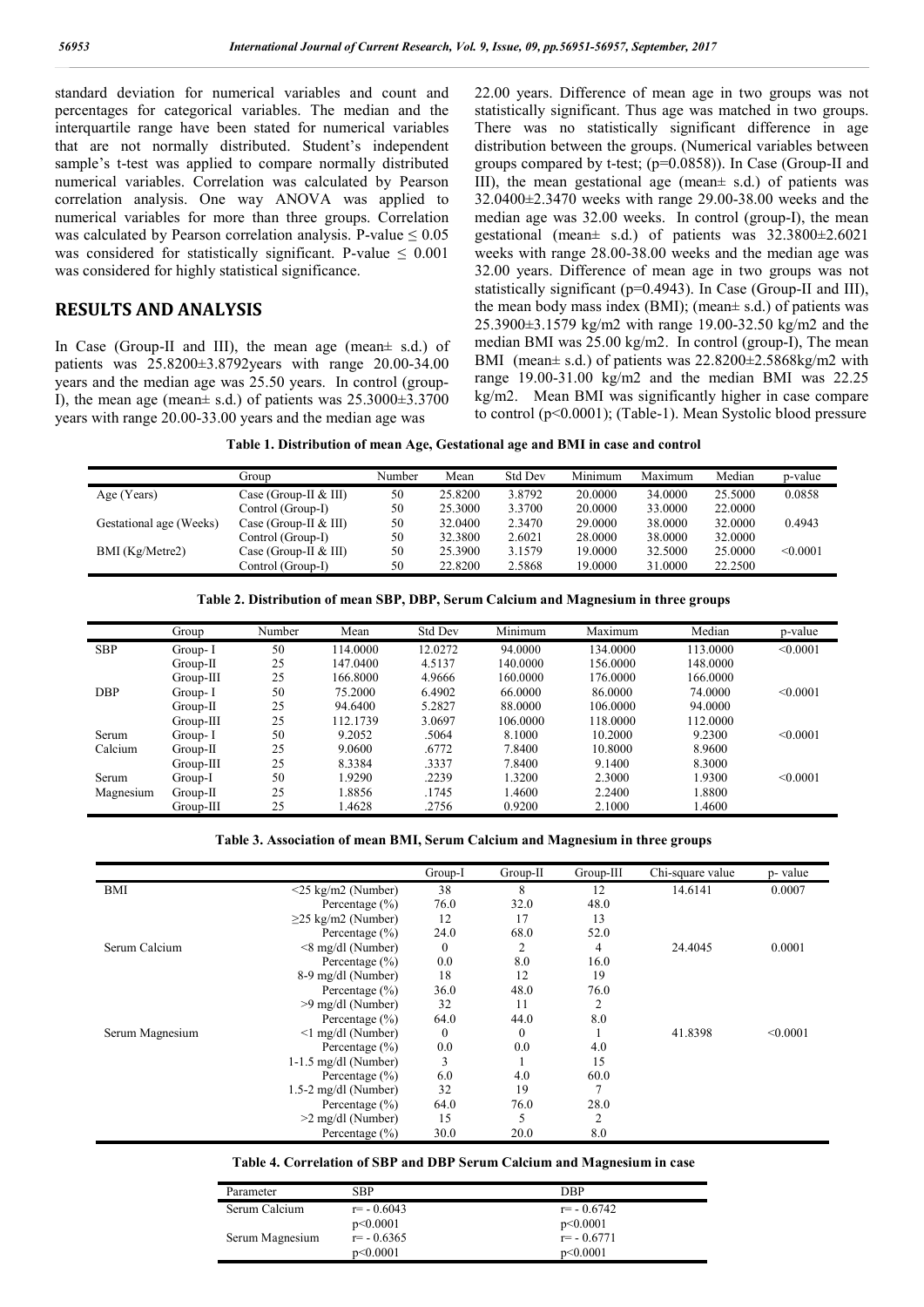

**Figure 1. Correlation of SBP and DBP with Serum Calcium in case**



**Figure 2. Correlation of SBP and DBP with Serum Magnesium in case**

(SBP) of Group-II and Group-III was significantly higher than Group-I (p<0.0001). Mean Diastolic blood pressure (DBP) of Group-II and Group-III was significantly higher than Group (p<0.0001). Difference of mean serum calcium in three groups was statistically significant (p<0.0001). Difference of mean serum magnesium in three groups was statistically significant ( $p<0.0001$ ); (Table-2). It was found that  $18(36.0\%)$  patients had serum calcium 8-9 mg/dl and 32(64.0%) patients had serum calcium >9 mg/dl in Group-I. 2(8.0%) patients had serum calcium <8 mg/dl, 12(48.0%) patients had serum calcium 8-9 mg/dl and 11(44.0%) patients had serum calcium  $>9$  mg/dl in Group-II. 4(16.0%) patients had serum calcium  $\leq 8$ mg/dl, 19(76.0%) patients had serum calcium 8  $2(8.0\%)$  patients had serum calcium  $>9$  mg/dl in Group-III. Association between serum calcium in three groups was statistically significant (p=0.0007). Present study found that 3(6.0%) patients had serum magnesium 1-1.5 mg/dl,  $32(64.0%)$  patients had serum magnesium 1.5-2 mg/dl and 15(30.0%) patients had serum magnesium  $\geq 2$  mg/dl in Group-I.  $1(4.0\%)$  patients had serum magnesium  $1-1.5$  mg/dl, 19 $(76.0%)$  patients had serum magnesium 1.5-2 mg/dl and 5(20.0%) patients had serum magnesium >2 mg/dl in Group Group-II.  $1(4.0\%)$  patients had serum magnesium <1 mg/dl, 15(60.0%) patients had serum magnesium 1-1.5 mg/dl, 7(28.0%) patients had serum magnesium 1.5-2 mg/dl and 2(8.0%) patients had serum magnesium >2 mg/dl in Group-III. Association between serum magnesium in three groups was statistically significant (p<0.0001); (Table-3). d Group-III was significantly higher than<br>Mean Diastolic blood pressure (DBP) of<br>III was significantly higher than Group-I gnesium in three groups was statistically significant<br>
(; (Table-2). It was found that  $18(36.0%)$  patients<br>
(in calcium 8-9 mg/dl and  $32(64.0%)$  patients had<br>
cium >9 mg/dl in Group-I.  $2(8.0%)$  patients had<br>
cium <8 mg/dl cium in three groups was<br>7). Present study found that<br>magnesium 1-1.5 mg/dl, 10-III was significantly higher than The value of correlation coefficient (r) is<br>2 Diastolic blood pressure (DBP) of correlation was found between SBP vs.<br>
is significantly higher than Group-I value of R2, the coefficient

correlation was found between SBP vs. serum calcium. The correlation was found between SBP vs. serum calcium. The value of R2, the coefficient of determination, is 0.3652. The P-Value is  $\leq 0.00001$ . The result is significant at  $p \leq 0.05$ . The value of R is -0.6742. The negative correlation was found between DBP vs. serum calcium. The value of R2, the coefficient of determination, is  $0.4545$ . The P-Value is < 0.00001. The result is significant at  $p < 0.05$ . When serum 0.00001. The result is significant at  $p < 0.05$ . When serum calcium was correlated independently with systolic and diastolic blood pressure in preeclampsia patient, a significant negative correlation was obtained (Table-4). The value of R is negative correlation was obtained (Table-4). The value of R is -0.6365. The negative correlation was found between SBP vs. -0.6365. The negative correlation was found between SBP vs.<br>serum magnesium. The value of R2, the coefficient of determination, is  $0.4051$ . The P-Value is  $\leq 0.00001$ . The result is significant at  $p < 0.05$ . The value of R is  $-0.6771$ . The negative correlation was found between DBP vs. serum magnesium. The value of R2, the coefficient of determination, is 0.4585.The P-Value is < 0.00001. The result is significant at  $p \leq 0.05$ . Serum magnesium were correlated independently with systolic and diastolic blood pressure in preeclampsia patient, a significant negative correlation was obtained 4). The value of correlation coefficient  $(r)$  is  $-0.6043$ . The negative 0.00001. The result is significant at  $p < 0.05$ . The is -0.6742. The negative correlation was found BP vs. serum calcium. The value of R2, the of determination, is 0.4545. The P-Value is  $\leq$ ive correlation was found between DBP vs. serum<br>esium. The value of R2, the coefficient of determination,<br>585.The P-Value is < 0.00001. The result is significant at<br>0.05. Serum magnesium were correlated independently<br>systo coefficient (r) is -(<br>between SBP vs. :<br>lient of determinatic<br>e result is signific.<br>The negative coum<br>calcium. The<br>nation, is 0.4545.<br>significant at  $p <$ <br>ed independently<br>in preeclampsia ps obtained (Table-4<br>correlation w

#### **DISCUSSION**

Preeclampsia has been labelled as a dreaded disease affecting women and their pregnancy right from ancient times. The numerous complications associated with it have triggered a phobia in pregnant women and aroused the interest of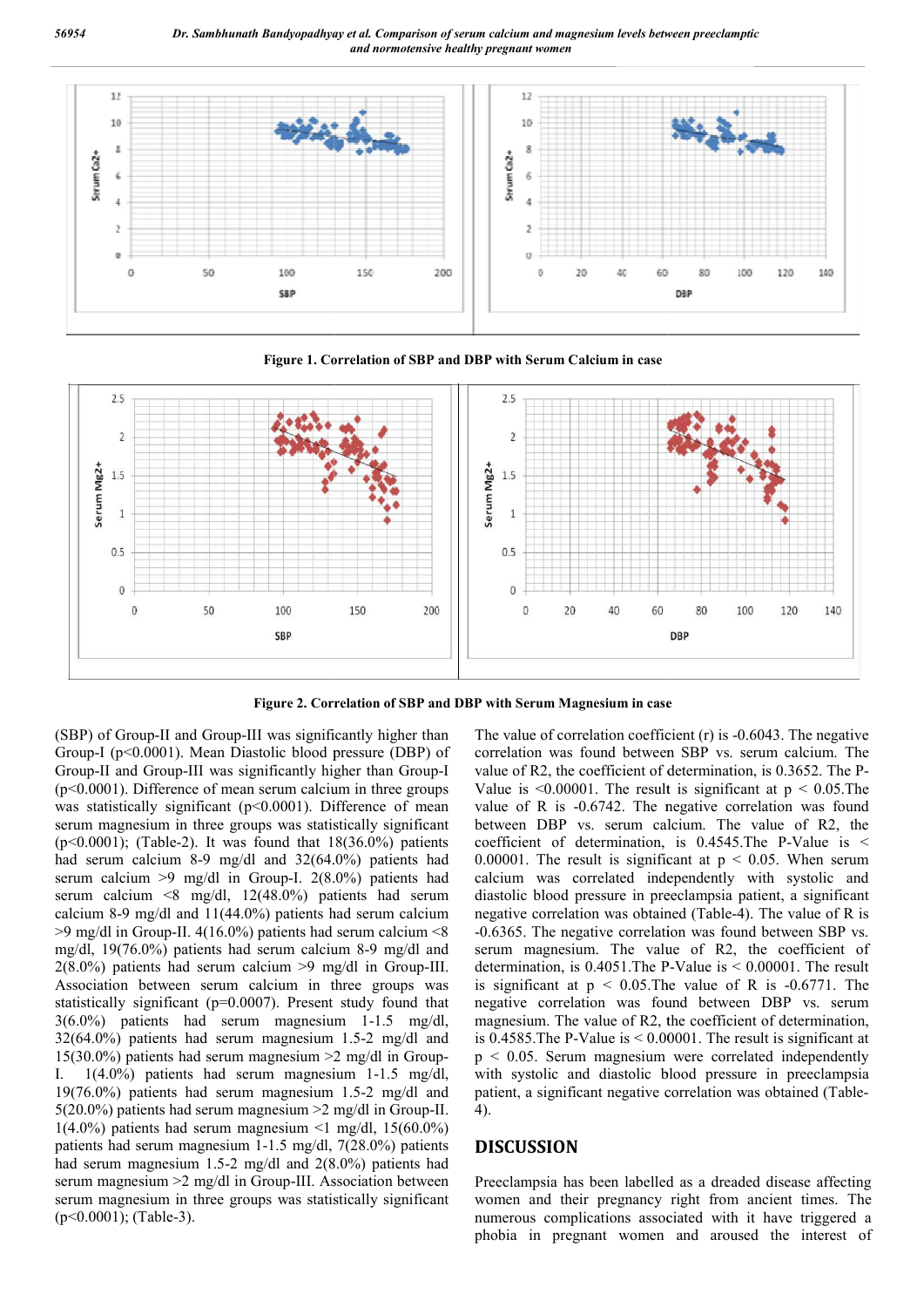obstetricians everywhere. Preeclampsia is a multi-factorial process and multi-organ dysfunction with no individual factor strictly essential or sufficient for causing it. Estimation of electrolytes in preeclampsia provides a very useful index for the study of physiology and pathological changes during pregnancy (Mojo and August, 1997; Prathad *et al*., 1993; Abdelimarouf *et al*., 2007; Bera *et al*., 2011). Calcium plays an important role in muscle contraction and regulation of water balance in cells. Decreased serum calcium leads to increase in parathyroid hormone level and increase in the membrane permeability which leads shift of serum calcium intracellular. The lowering of serum calcium and the increase in cellular calcium can cause an elevation of blood pressure in preeclamptic mother. The increase in cellular calcium concentration causes constriction of smooth muscle in the blood vessels and increase of vascular resistance (Adamova *et al*., 2009; Malas and Shurideh, 2001). Low calcium in the serum also elicits 1, 25-dihydroxy cholecalciferol response which stimulates calcium influx into vascular endothelial cells thus increasing the blood pressure (Mohieldein *et al*., 2007; Lopez-Jaramillo *et al*., 1989; Villar and Belizan, 2000; Hayashi *et al*., 2002). The concentrations of extracellular ionized Calcium are crucial for the synthesis in the endothelium of vasoactive substances, such as prostacyclin and nitric oxide (29, 30). Magnesium acts as a potent vasodilator by increasing the prostacyclin release from endothelium of blood vessels. Like Calcium lowered Magnesium levels are thought to potentiate contractile response of vascular smooth muscle to vasopressor (Sendhav *et al*., 2013; Konijnenberg *et al*., 1999). Reduction in the level of extracellular magnesium causes partial membrane depolarization and decreased repolarization along with opening of membrane calcium channels leading to shift of calcium intracellular. This phenomenon produces vasoconstriction and rise in the blood pressure (Korner *et al*., 1998). Further it has been said that low serum magnesium increases endothelin-1 mediated smooth muscle contraction and hampers the release of prostacyclins from the endothelial cells of the arteries again manifesting as increase in the blood pressure (Maksana *et al*., 2001; Idegun *et al*., 2007). So serum calcium and magnesium are very important for metabolism at cellular levels and are vital for muscle contraction, cell death and neuronal activity.

Jain *et al*, found a decrease in both serum calcium and magnesium in preeclamptic women as compared to normal pregnant women in their study thus, supporting the hypothesis that hypocalcaemia and hypomagnesaemia are possible aetiologies of preeclampsia (Jain *et al*., 2010). A study from northern part of India by Chaurasia *et al* found significantly lower levels of calcium and magnesium in preeclamptic woman compared to normal woman. Sandip *et al* in his study found significantly lower levels of calcium and magnesium in severe preeclamptic women compared to normotensive and mild preeclamptic women (Sandip *et al*., 2013). Punthu mapol & Kittichotpanich showed that serum calcium in preeclamptic women was lower than normal pregnant women but no difference between serum magnesium levels (Punthumapol and Kittichotpanich, 2008). A research work by Golmohammad & Yazdian in Iran did not show significant difference in the level of serum calcium and magnesium in preeclamptic and normotensive pregnancy (Golmohammad *et al*., 2008). Kumru *et al* in their study found significantly lower levels of calcium in preeclamptic women compared to healthy controls, whereas magnesium concentration showed non-significant differences between the two groups (Kumru *et al*., 2003). Akinloy *et al* in a

study from Nigeria reported a decrease in serum magnesium in pregnant women with preeclampsia (Akinloye *et al*., 2010). Studies conducted by Aruna Patel *et al*, Selina Akhtar*et al*, Abdelmarouf H.Mohieldein *et al*, Indumati V *et al* also showed significant reduction in serum calcium in the preeclampsia patients. Further when serum calcium was correlated with systolic and diastolic blood pressure, a significant negative correlation was obtained. This suggests a strong relationship between deficiency of calcium and risk of developing preeclampsia (Selina *et al*., 2011). We found that the negative correlation was showed between SBP vs. serum calcium level. There was significantly negative correlation was found between DBP vs. serum calcium level. It was found that SBP and serum magnesium level was significantly negatively correlated. The negative correlation was showed between DBP vs. serum magnesium level. SBP or DBP value was increased with decrease serum calcium and magnesium level. A Cochrane review analysed 12 high quality trials on supplementation of calcium to prevent preeclampsia in normotensive pregnant woman. The dose of calcium evaluated was 1.5 to 2 gm. daily. There was less high blood pressure associated with calcium supplementation rather than placebo. Calcium supplementation appeared to approximately half the risk of preeclampsia. The reduction was greatest for women at high risk of developing preeclampsia and for those with low baseline dietary calcium. The review commented that adequate dietary calcium before and in early pregnancy may be needed to prevent the underlying pathology responsible for preeclampsia (Hofmeyr *et al*., 2012).

The recommended dietary allowance in the USA recommends that pregnant woman should take 1 to 1.5 gms of calcium daily for presentation of preeclamptic complication. Milk, soymilk, cheese, egg vegetables like cabbage, almonds and calcium fortified orange juice are good sources of calcium. The daily requirement of magnesium is about 350 mg per day and food rich in magnesium includes whole grains, nuts, beans, almonds, banana, green leafy vegetables and sea food. Pregnant woman in developing countries should be encouraged to consume food rich in calcium and magnesium. If the intake is less than recommended dose, a supplement can be given (Oladapo A Ladipo, 2000). In my study shows that both the serum calcium and magnesium are significantly reduced in severe preeclamptic groups as compared to mild preeclamptic and normotensive healthy pregnant woman. Further when serum calcium and magnesium was correlated systolic and/or diastolic blood pressure a significant negative correlation was obtained. The limitation of my study is that the dietary pattern of study group related to consumption of calcium and magnesium in the diet is unavailable. Women with greater BMI in pregnancy are more likely to become hypertensive than those with lower BMI. In my study BMI was significantly higher in the hypertensive group compared to the normotensive group.

#### **Conclusion**

There was no significant difference in the mean serum calcium and magnesium levels in mild preeclampsia and healthy normotensive pregnant woman but there was significantly reduced both serum calcium and magnesium levels in severe preeclamptic group compared to normotensive counterparts. Women with greater BMI in pregnancy are more likely to become hypertensive than those with lower BMI. In the light of above observation, it can be concluded that preeclamptic pregnant woman have decreased level of serum calcium and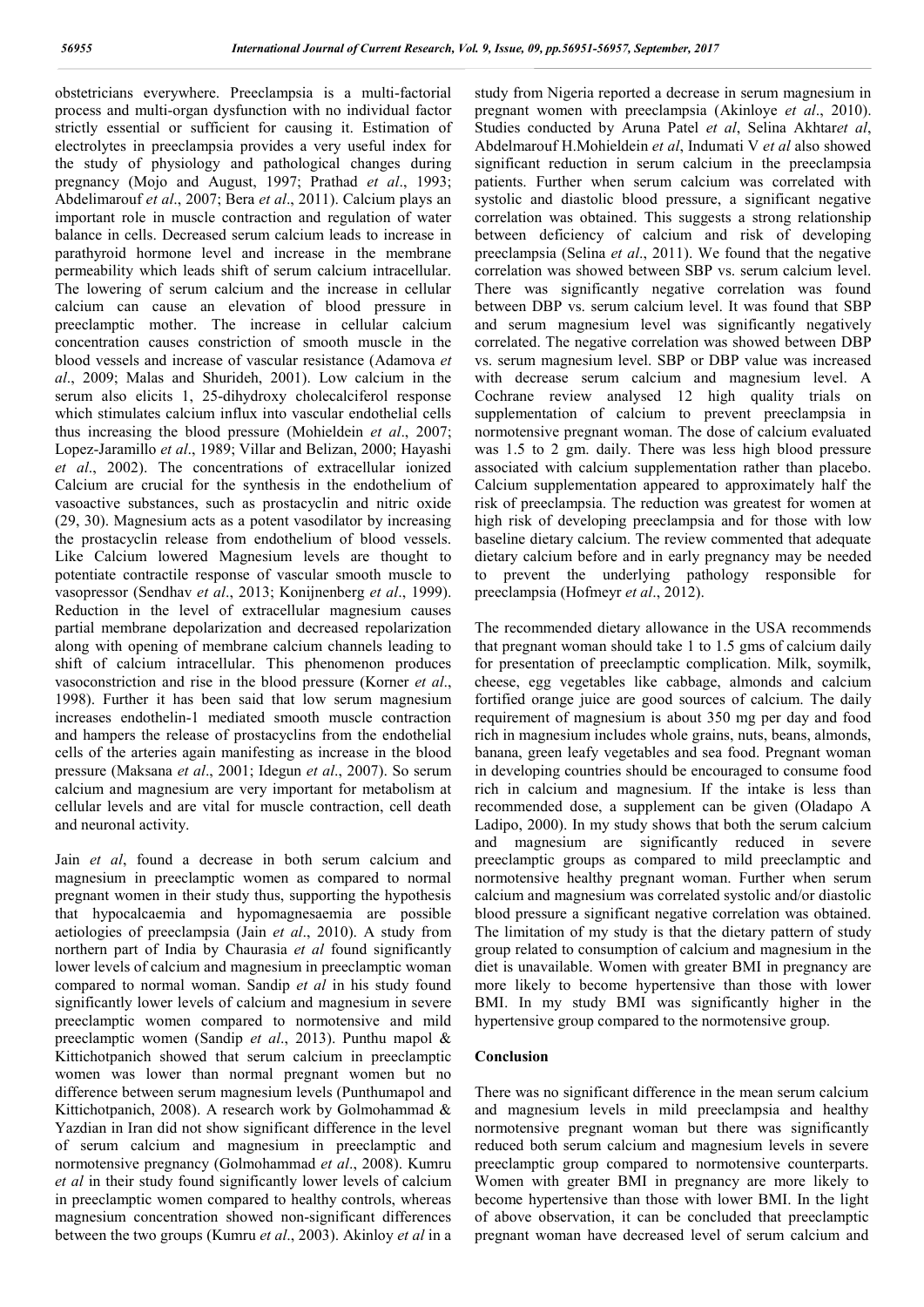magnesium as compared to normotensive pregnant woman in their third trimester. These findings support the hypothesis that hypocalcaemia and hypomagnesaemia are possible etiologies of preeclampsia. As the severity of preeclampsia increases more and more reduction in the levels of these electrolytes is seen in the maternal blood. Hence adjuvant supplementation of calcium and magnesium may prevent further progression of preeclampsia. Still further studies are required to find out if whether estimation of these minerals at an early gestational age can be used as a predictive marker for early diagnosis of preeclampsia as well as role of calcium and magnesium supplementation in prevention of preeclampsia.

# **REFERENCES**

- Abdelimarouf HM, Asma AD, Yousif HM, Hamza MA. 2007. Serum Calcium levels as a marker of pregnancy induced hypertension. *Sudan Journal of Medical Sciences*, 2(4), 245-248.
- Adamova Z, Ozkan S, Khalil RA. 2009. Vascular and Cellular Calcium in Normal and Hypertensive Pregnancy, *Curr Clin Pharmaco*., 4(3); 172-190.
- Aitura BM, Aitura BT, Carella A. 1983. Magnesium deficiency--induced spasm of umbilical vessels; relation to preeclampsia. hypertension. Growth retardation. *Science*, 221(4608), 376-378.
- Akinloye O, Oyewale OJ, Oguntibeju OO. 2010. Evaluation of trace elements in pregnant women with pre-eclampsia. *Afr J Biotechnol.*, 9(32), 5196-5202.
- Bera S, Siuli RA, Gupta S, Roy TG, Taraphdar P, Bal R, Ghosh A. 2011. Study of electrolytes in pregnancy induced hypertension. *J Indian Med Assoc*., 109(8):546-548.
- Chanvitya P, Boonsri K. 2008. Serum calcium, magnesium & uric acid in preeclampsia & normal pregnancy. *Journal of Medical Association Thailand*, 91(7), 968-973.
- Chaurasia PP, Jadav PA-Jasani JH. 2012. Changes in Ind magnesium level in preeclampsia vs normal pregnancy. *Int J Biomed Adv Res*., 3(6);511-3.
- Duckitt K, Harrington D. 2005. Risk factors for preeclampsia at antenatal booking: systematic review of controlled studies. *BMJ*, 330(7491): 565.
- Farzin L, Sajadi F. 2012. Comparison of serum trace element levels in patients with or without pre-eclampsia. *J Res Med Sci.*, 17, 938-941.
- Golmohammad Iou S, Yazdian M, Pashapour N. 2008. Evaluation of Serum Calcium, Magnesium, Copper and Zinc Levels in Women with Preeclampsia. *IJMS*, 33(4), 231-234.
- Hayashi M,Ueda Y, Hoshimoto K, Ota Y,Fukasawa I, Sumorl K *et al*. 2002. Changes in urinary excretion of six biochemical parameters in normotensive pregnancy and preeclampsia. *Am J Kidney Dis*., 39, 392-400.
- Hofmeyr GJ, Duley L, Ataillah AN. 2012. Calcium supplementation during pregnancy for preveting hypertensive diseases and related problems. *Cochrane Database Syst Rev*., 10 CD001059.
- Idegun ES, Imarengiaye CO, Momoh SM. 2007. Extracellular calcium and magnesium in preeclampsia and eclampsia. *Afr J Reprod Health*, 11(2):89-94.
- Indumati K, Kodliwadmath MV and Sheela MK. 2011. The Role of serum Electrolytes in Pregnancy induced hypertension. *Journal of Clinical and Diagnostic Research*, 5(1), 66-69.
- Jadav PA- Jasani JH. 2012. Changes in Ind magnesium level in preeclampsia vs normal pregnancy. *Int J Biomed Adv Res*., 3(6), 511-513.
- Jain S, Sharma P, Kulshreshtha S, Mohan G, Singh S. 2010. The Role of Calcium, Magnesium and Zinc in Preeclampsia. *Biol Trace Elem Res*., 133,162-170.
- James PR, Nelson-Piercy C. 2004. Management of hypertension before, during and after pregnancy. *Heart*, 90(12):1499-1504.
- Konijnenberg A, Huiggen HJ. Wolf H, Boer K,.Sanders GT. 1999. Intracellular and extracellular,ionised and total magnesium in preeclampsia and uncomplicated pregnancy. *Clin Chem lab Med*., 37, 55-59.
- KornerJ, Louwen F, Witteler R,Kisters K,Jackisch C, Zidek W *et al*. 1998. Plasma and membrane Ca2+ and Mg2+ Concentrations in normal pregnancy and in preeclampsia. *Gynecol Obstet Invest*., 46(3), 158-163.
- Kosch M, Hausberg M, Louwen F, Barenbrock M, Rahn KH, Kissers K. 2000. Alterations of plasma calcium and intracellular and membrane calcium in erythrocytes of patients with pre-eclampsia. *J Hum Hypertens*, 14, 333- 336.
- Kumru S, Aydin S, Simsek M, Sahin K, Yaman M, Ay G. 2003. Comparison of serum copper, zinc, calcium, and magnesium levels in preeclamptic andhealthy pregnant women. *Biol Trace Elem Res*., 94(2),105–112.
- Lopez-Jaramillo P. Narvaez M, Weigel RM, Yepez R. 1989. Calcium supplementation reduces the risk of pregnancyinduced hypertension in an andes population. *Br J Obstet Gynecol*., 96(6), 648-655.
- Magee LA, Pels A, Helewa M, Rey E, von Dadelszen P, 2014. Hypertension Guideline C: Diagnosis, evaluation, and management of the hypertensive disorders of pregnancy: executive summary. *J Obstet Gynaecol Can*., 36(5):416– 441.
- Maksana S. Ranka R, Maksana N, Sharma A. 2001. Study of serum lipid profile and Magnesium in normal pregnancy and in preeclampsia; A case control study. *Asian J Biochem*., 6(3), 228-239.
- Malas NO, Shurideh ZM. 2001. Does serum calcium in preeclampsia and normal pregnancy differ. *Saudi Med J*., 22(10), 868-871.
- Mohieldein AH, Dokem A.A. Osman YHM, Idris HMA. 2007. Serum calcium 1- AA, Osman YHM, Idris HMA, level as a marker of pre in hypertension Sudan. *JMS*, 2(4), 245-248.
- Mojo M, August P. 1997. Calcium Metabolism in Preeciampsia: Supplementacion may help. Medscape Womens Health, 2, 5.
- Oladapo A Ladipo. 2000. Nutrition in pregnancy: mineral and vitamin supplements. *Am J Clin Nutr*., 72(1), 280S-290S.
- Osungbade KO, Ige OK. 2011. Public health perspectives of preeclampsia in developing countries: implication for health system strengthening. *J Pregnancy*, 481095.
- Owiredu WKBA, Ahenkorah L, Turpin C, Amidu N, Laing EF. 2012. Putative risk factors of pregnancy induced hypertension among Ghanian pregnant women. J *Med Biomed Sci*., 1(3), 62-76.
- Pallavi PC, Pranay AJ, Jasmin HJ. 2012. Changes in serum calcium and Magnesium level in preeclampsia vs normal pregnancy. *International J of Biomedical and advance Research*, 3(6), 511-513.
- Patel A, Singh B, Patel A, Sharma M. 2012. Serum calcium level in pregnancy induced hypertension. *Int J Biol Med Res*., 1914-1918.